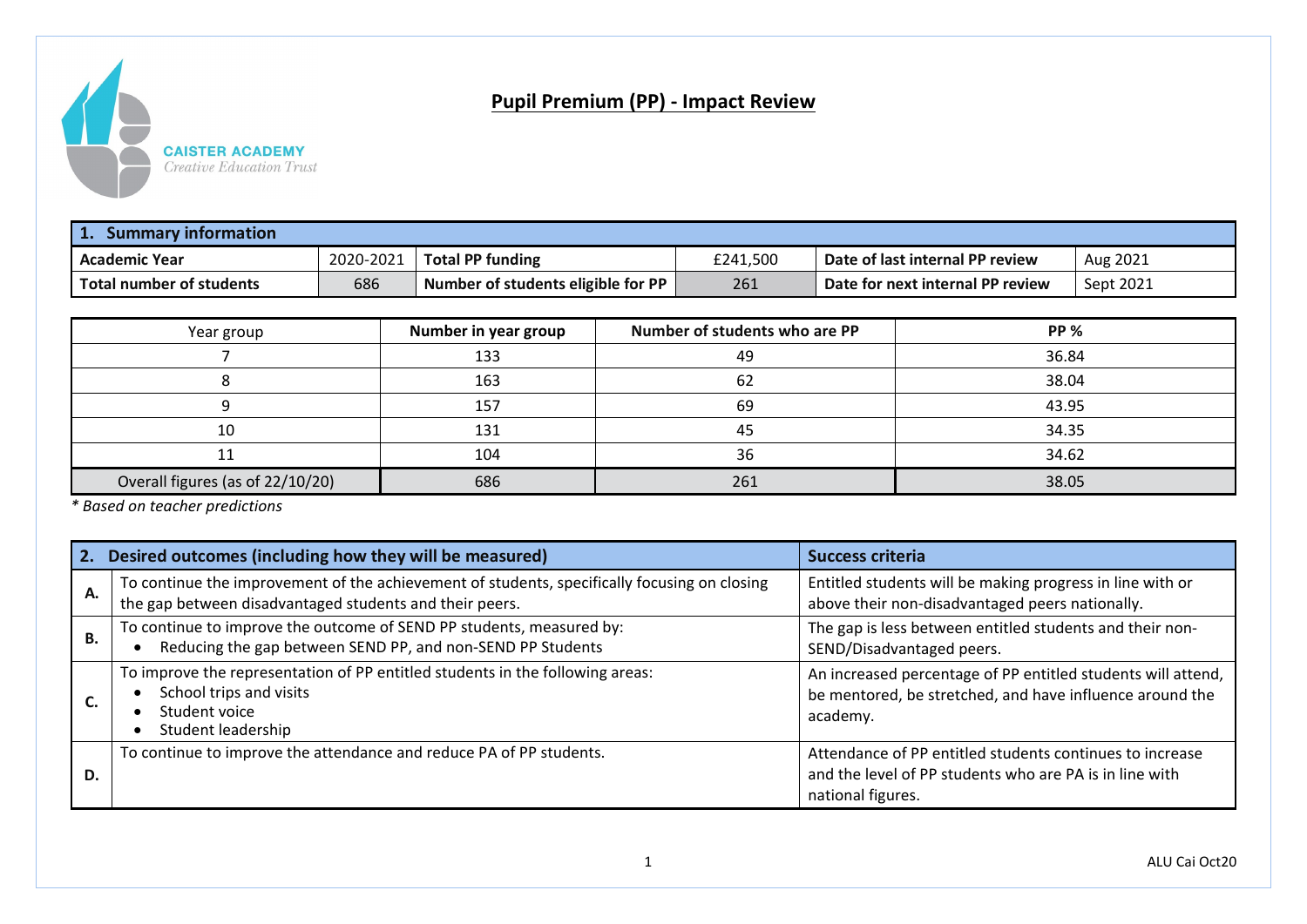|    | 3. Potential barriers to future attainment (for pupils eligible for PP)                                                                    |
|----|--------------------------------------------------------------------------------------------------------------------------------------------|
| А. | Students in all year groups have entered the academy with attainment that is below national levels.                                        |
| Β. | Students who are SEND and entitled to PP statistically make slower progress than that of their peers and nationally have lower attendance. |
|    | Students entitled to PP may have less access to opportunities outside the curriculum.                                                      |
| J. | There is a national gap between PP entitled students and others in their level of attendance.                                              |
| D. | Pupils who are entitled to PP are less likely nationally to attend well and are more likely to become persistently absent.                 |

| 4A. Planned Expenditure - Raising achievement      |                                                                                                                                                                                                                                                                                                                                                                                                                                                                                                                                                                                                                                                                                                                                                                                                                                                  |                                                                                                                                                                                                                                                                                                                                                                                                                                                                                                                                                                                                                                                                                                                                                                                                                                                                        |                         |  |  |
|----------------------------------------------------|--------------------------------------------------------------------------------------------------------------------------------------------------------------------------------------------------------------------------------------------------------------------------------------------------------------------------------------------------------------------------------------------------------------------------------------------------------------------------------------------------------------------------------------------------------------------------------------------------------------------------------------------------------------------------------------------------------------------------------------------------------------------------------------------------------------------------------------------------|------------------------------------------------------------------------------------------------------------------------------------------------------------------------------------------------------------------------------------------------------------------------------------------------------------------------------------------------------------------------------------------------------------------------------------------------------------------------------------------------------------------------------------------------------------------------------------------------------------------------------------------------------------------------------------------------------------------------------------------------------------------------------------------------------------------------------------------------------------------------|-------------------------|--|--|
| Opportunity/SLT<br>Link responsible                | <b>Details</b>                                                                                                                                                                                                                                                                                                                                                                                                                                                                                                                                                                                                                                                                                                                                                                                                                                   | Impact                                                                                                                                                                                                                                                                                                                                                                                                                                                                                                                                                                                                                                                                                                                                                                                                                                                                 | <b>Planned</b><br>spend |  |  |
| Careers, Support,<br>Advice &<br>Guidance<br>(JRE) | Delivery of a robust careers' education<br>To widen students' understanding of careers using UEA/NEACO<br>resources<br>To develop students' curiosity in their future careers by inviting guests<br>into school<br>To coordinate careers related activities across the curriculum<br>To target all PP year 11 students offering a careers guidance interview<br>with follow up sessions as required (cost of careers advisor)<br>To raise aspiration by collaborative work with UEA Widening<br>Participation team and NEACO<br>To manage a UEA Futures Champion in school to mentor and support<br>students<br>To meet the eight Gatsby benchmarks<br>To perform the role of Careers Leader and ensure compliance with<br>statutory legislation<br>To train a level 6 careers advisor 'in house' for careers delivery across<br>all year groups | End of term 158 of the cohort had been<br>$\bullet$<br>seem by the careers advisor. This included<br>all the PP students who have been<br>attending school.<br>End of March 2021 - all of year 11 seen by<br>careers advisor and applications made to<br>college by all PP students.<br>8 students attended a workshop by<br>Apprenticeships East Anglia in December<br>2020 and 6 PP students had follow up<br>sessions.<br>UEA and Neaco staff have run 3 sessions<br>via teams for the year 11s on future plans<br>and coping with stress.<br>ENSF college and other FE providers<br>supplied transition work for students after<br>the completion of TAGs.<br>ENSF visit for year 11s in SUM2 provided<br>opportunity to develop career ambitions<br>Careers guidance interviews completed<br>with student receiving support for L6<br>careers advisor (external). | £15,000                 |  |  |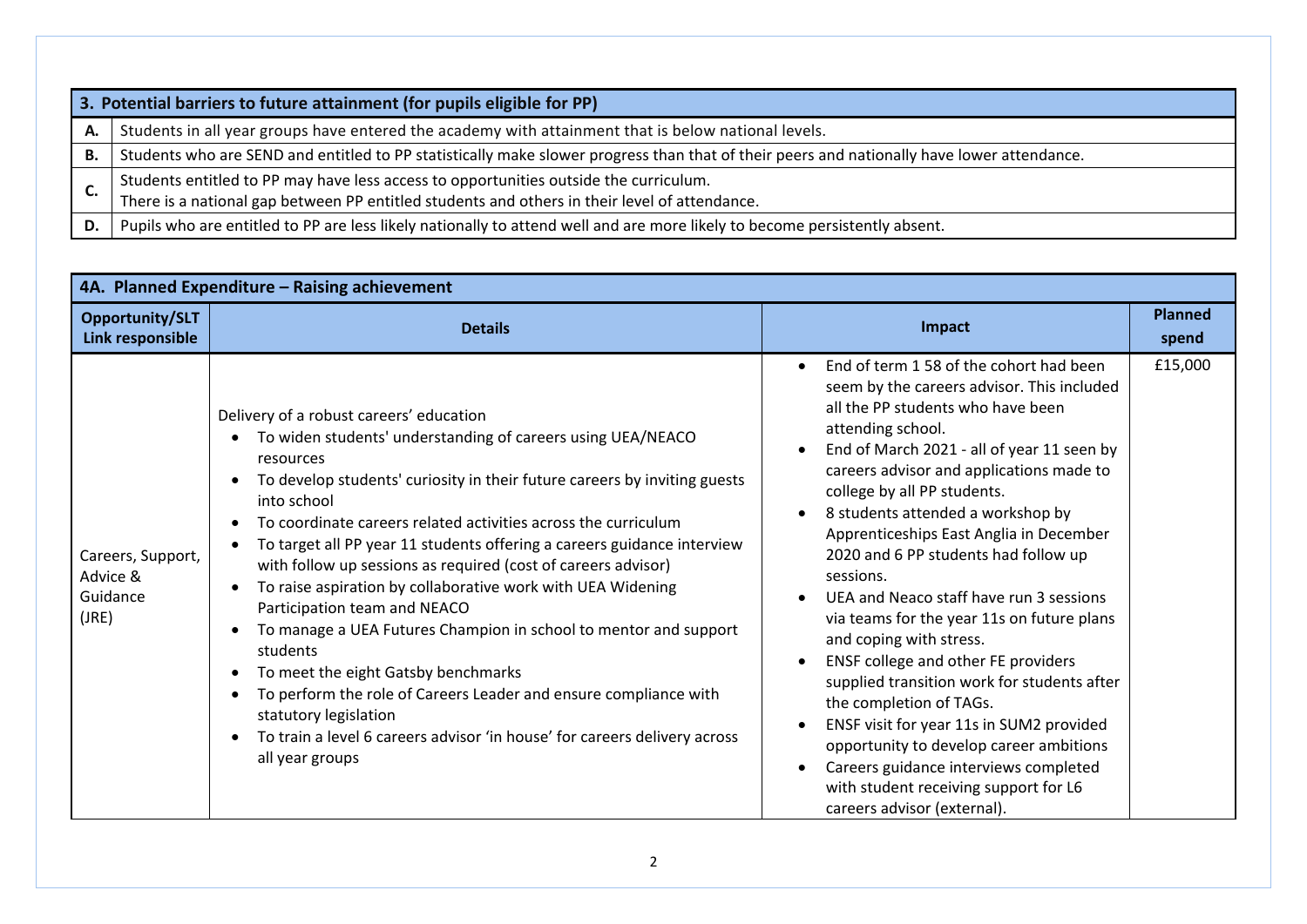| Opportunity/SLT<br>Link responsible             | <b>Details</b>                                                                                                                                                                                                                                                                                                                                                                                                                                                                                                         | Impact                                                                                                                                                                                                                                                                                                                                                                                                                                                                                                                             | <b>Planned</b><br>spend |
|-------------------------------------------------|------------------------------------------------------------------------------------------------------------------------------------------------------------------------------------------------------------------------------------------------------------------------------------------------------------------------------------------------------------------------------------------------------------------------------------------------------------------------------------------------------------------------|------------------------------------------------------------------------------------------------------------------------------------------------------------------------------------------------------------------------------------------------------------------------------------------------------------------------------------------------------------------------------------------------------------------------------------------------------------------------------------------------------------------------------------|-------------------------|
|                                                 |                                                                                                                                                                                                                                                                                                                                                                                                                                                                                                                        | <b>Increase funding</b>                                                                                                                                                                                                                                                                                                                                                                                                                                                                                                            |                         |
| Raising<br>Achievement<br>(RFO/JRE)             | Raising achievement through literacy support, targeted intervention, and<br>study room access<br>Supporting students in form time (one member of staff for each form<br>time)<br>Facilitating guided reading in years $7 - 9$ to improve reading ages and<br>$\bullet$<br>levels of literacy<br>After school intervention with identified year 11 students - cost of<br>resources and staffing<br>Access to study rooms at lunchtime to enable work to be completed to<br>$\bullet$<br>a high standard (£125 per week) | Study room provision in operation with TA<br>$\bullet$<br>support allocated - evaluation required<br>after significant period of operation<br>following lockdown.<br><b>Reduce funding</b><br>Summer average reading again gain<br>across all intervention groups is 14<br>months.<br>Year 7 average reading age gain for<br>intervention group is 18 months.<br>Study room staffed by duty staff and HOY<br>throughout the term to provide a place<br>for students to access resources and<br>support.<br><b>Continue funding</b> | £60,000                 |
| KS3 and KS4 food<br>ingredients<br>(RFO)        | Provision of food ingredients to facilitate practical activities and enable full<br>participation.                                                                                                                                                                                                                                                                                                                                                                                                                     | Food has been provided to all PP requiring<br>$\bullet$<br>it, enabling full access of all students to<br>practical lessons.                                                                                                                                                                                                                                                                                                                                                                                                       | £6,000                  |
| KS4 revision<br><b>Resources</b><br>(ALU / JRE) | To provide resources to enable positive student outcomes including:<br>All required texts for English GCSE examinations<br>Examination resource support (e.g. revision guides)                                                                                                                                                                                                                                                                                                                                         | <b>Continue funding</b><br>Educational resources purchased for PP<br>students for the English GCSE course total<br>£1,185.42<br>Additional revision resources purchased<br>$\bullet$<br>for GCSE courses totaling £524.10<br>Please see appendix 1 for full breakdown<br>of FSM6 outcomes for TAGS                                                                                                                                                                                                                                 | £10,000                 |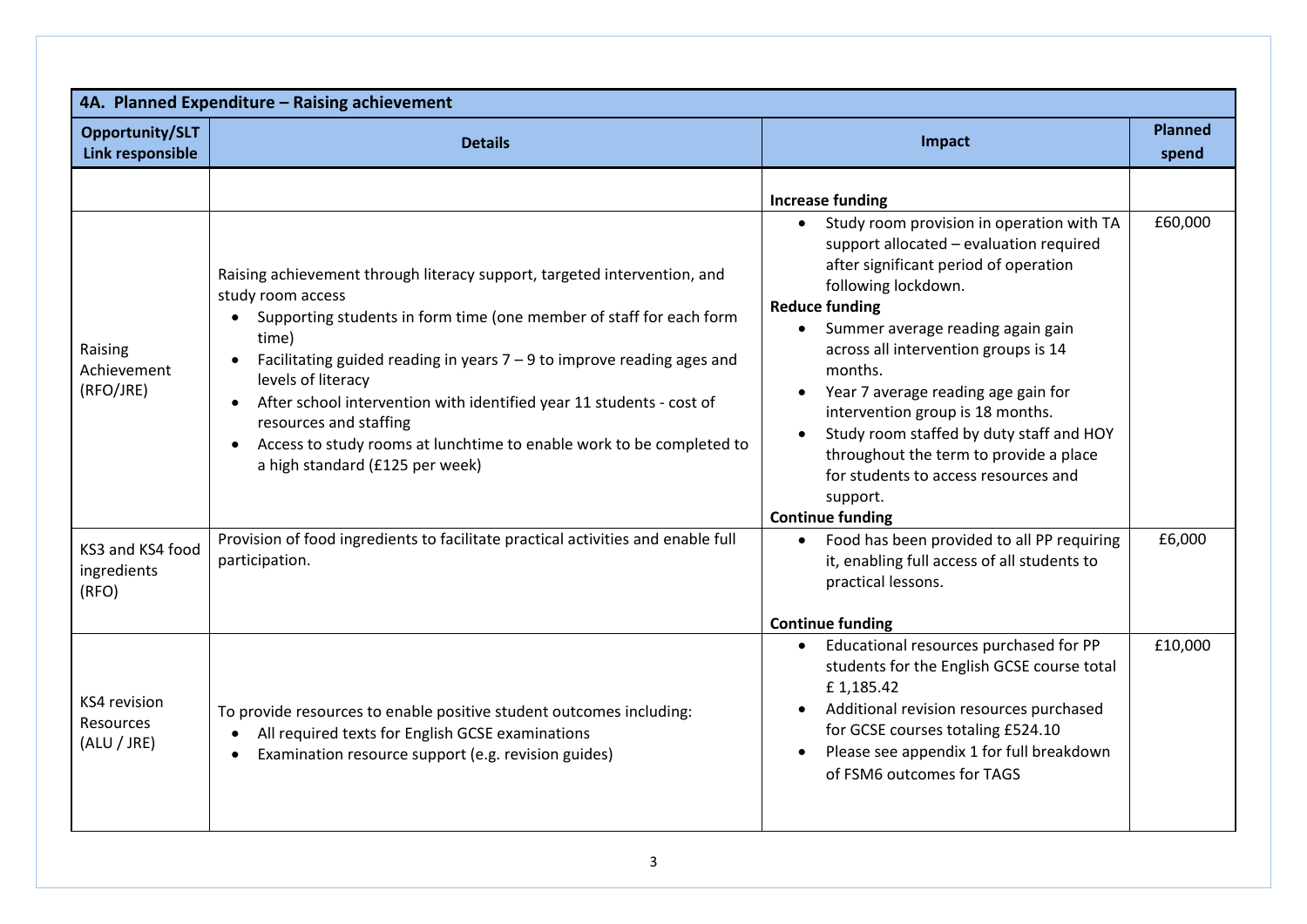| Opportunity/SLT<br>Link responsible                              | <b>Details</b>                                                                                                                                                                               | Impact                                                                                                                                                                                                                                                                                                                                                                                                                                                                                                                                                                                                                                                                                            | <b>Planned</b><br>spend |
|------------------------------------------------------------------|----------------------------------------------------------------------------------------------------------------------------------------------------------------------------------------------|---------------------------------------------------------------------------------------------------------------------------------------------------------------------------------------------------------------------------------------------------------------------------------------------------------------------------------------------------------------------------------------------------------------------------------------------------------------------------------------------------------------------------------------------------------------------------------------------------------------------------------------------------------------------------------------------------|-------------------------|
| Tracking of PP<br>attendance at<br>parents'<br>evenings<br>(JRE) | To ensure that PP parents are getting the support that they need to attend<br>parents' evenings<br>All PP entitled students attendance will be tracked<br>HOY will follow up non-attendance. | <b>Summary</b><br>In 2021, A8 outcomes of disadvantaged<br>$\bullet$<br>students increased by 1.1, from 3 to 4.1.<br>In 2021, P8 of disadvantaged students<br>increased by 0.31<br>In 2021, A8 gap increased marginally, by<br>0.1<br>In 2021 the Progress gap increased<br>marginally, by 0.05<br><b>Continue funding</b><br>Year 11 - Remote Parents' Evening (First analysis)<br>PP parental attendance = 16/38 (42%)<br>Overall parental attendance = 55%<br>HOY has been contacting all parents<br>throughout lockdown to improve<br>engagement with the school.<br>Year 7 - Remote Parents' Evening (20.05.21)<br>PP Parental attendance = 26/48 (54%)<br>Overall parental attendance = 61% | £0                      |
|                                                                  |                                                                                                                                                                                              | More advanced targeted contacting of PP<br>parents through the HOY.<br>Analysis only available for the 2 events listed.<br>Previous events were not retained by software.                                                                                                                                                                                                                                                                                                                                                                                                                                                                                                                         |                         |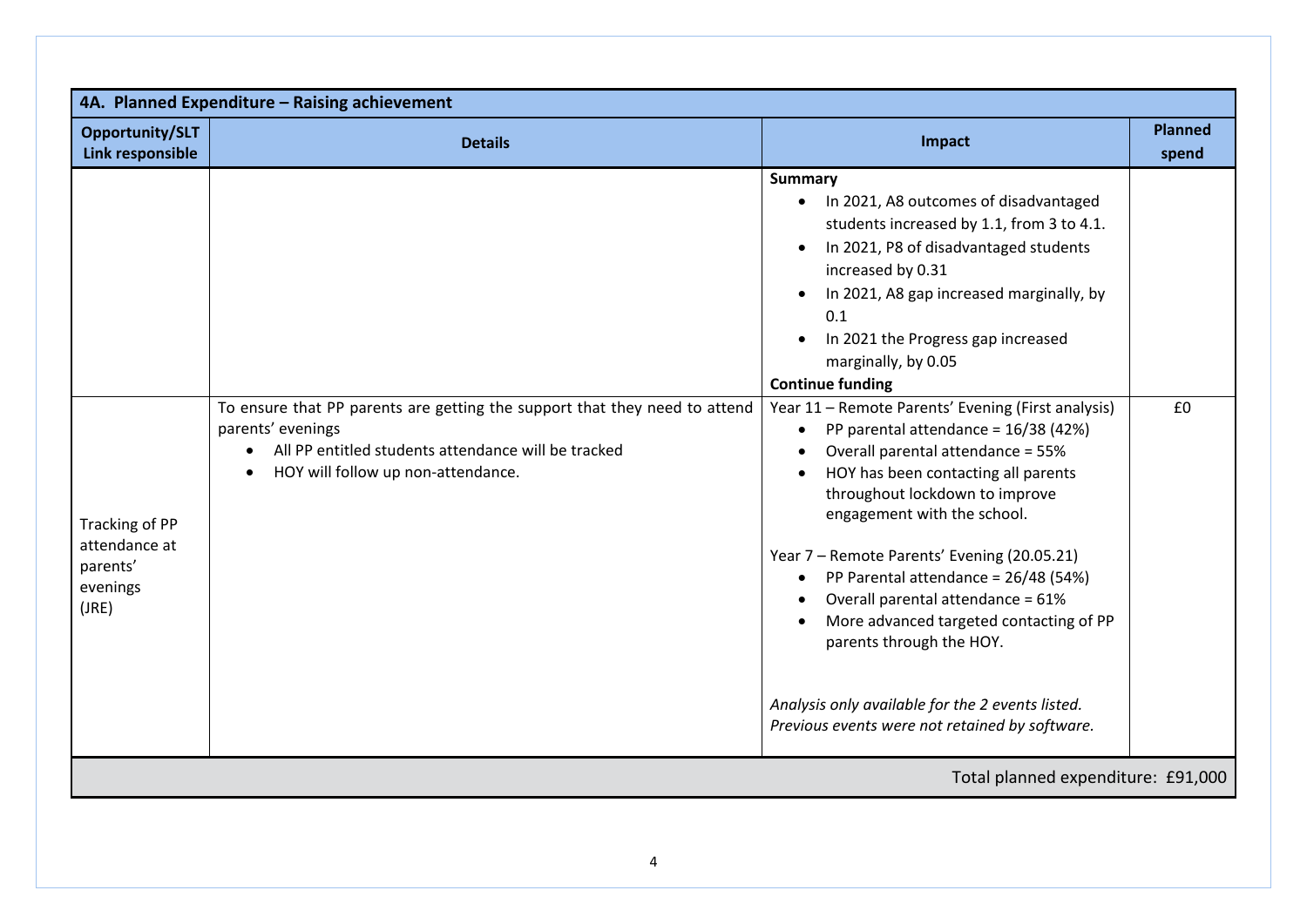| 4B. Planned Expenditure - Improve attainment of SEND PP students |                                                                                                                                                                                                                                 |                                                                                                                                                                                                                                                                                                                                                                                                                                              |                  |  |  |
|------------------------------------------------------------------|---------------------------------------------------------------------------------------------------------------------------------------------------------------------------------------------------------------------------------|----------------------------------------------------------------------------------------------------------------------------------------------------------------------------------------------------------------------------------------------------------------------------------------------------------------------------------------------------------------------------------------------------------------------------------------------|------------------|--|--|
| Opportunity                                                      | <b>Details</b>                                                                                                                                                                                                                  | Impact                                                                                                                                                                                                                                                                                                                                                                                                                                       | Planned<br>spend |  |  |
| Careers, Support,<br>Advice &<br>Guidance<br>(JRE)               | Year 11 SEND PP students will be prioritised for careers support and<br>mentoring through Beacon East external careers advisor and NEACO<br>staff<br>Visits to colleges and other provision to aid decision making<br>$\bullet$ | Year 11 students with an EHCP were<br>prioritised and follow up meetings have<br>been held. Three students with \ EHCP<br>have all applied and secured a place at<br>East Coast College.<br>Visit to ENSF college completed in SUM2.<br>Transition programme from local<br>providers shared with students following<br>the completion of TAGs.<br><b>Continue funding</b>                                                                    | £1,000           |  |  |
| Raising<br>Achievement<br>(JRE)                                  | PP SEND students to be prioritised for all forms of intervention                                                                                                                                                                | Interventions on hold because of<br>$\bullet$<br>lockdown.<br>Data analysis of YR11 shows gap has<br>widened over lockdown.<br>Strategic interventions launched for<br>SUM1.<br>Teacher Assessed grades provided<br>focused teaching and assessment of<br>topics of learning across many subjects.<br>Intervention sessions were open to all<br>students, with underperforming DP<br>students targeted to attend.<br><b>Continue funding</b> | £500             |  |  |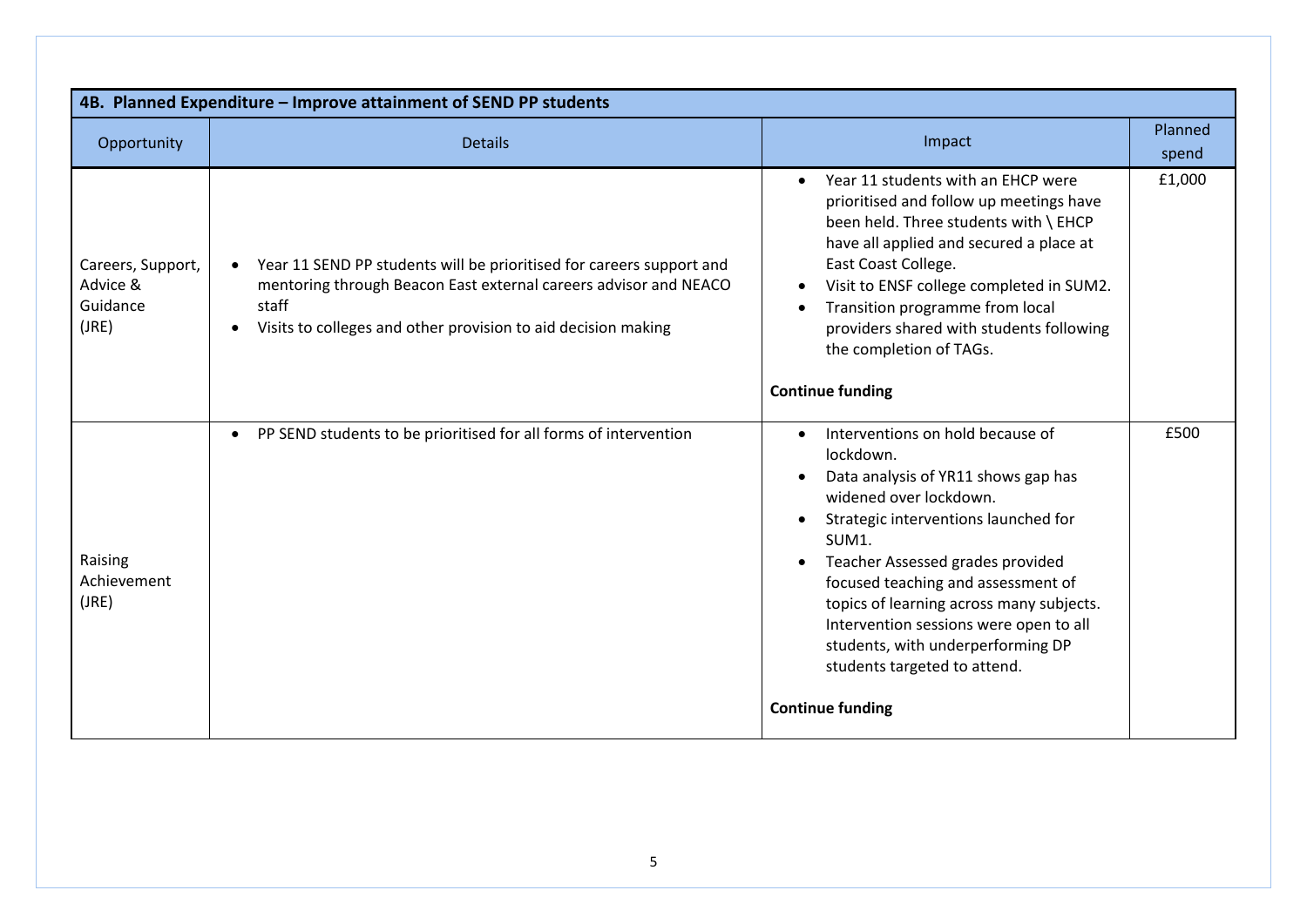| 4B. Planned Expenditure - Improve attainment of SEND PP students |                                                                                                                                                                                                                                              |                                                                                                                                                                                                                                                                                                                                                                                                                                                                                                                                                                                                         |                  |  |  |
|------------------------------------------------------------------|----------------------------------------------------------------------------------------------------------------------------------------------------------------------------------------------------------------------------------------------|---------------------------------------------------------------------------------------------------------------------------------------------------------------------------------------------------------------------------------------------------------------------------------------------------------------------------------------------------------------------------------------------------------------------------------------------------------------------------------------------------------------------------------------------------------------------------------------------------------|------------------|--|--|
| Opportunity                                                      | <b>Details</b>                                                                                                                                                                                                                               | Impact                                                                                                                                                                                                                                                                                                                                                                                                                                                                                                                                                                                                  | Planned<br>spend |  |  |
|                                                                  |                                                                                                                                                                                                                                              | 58% of laptop, and 62% of dongle loans<br>are to PP students, most delivered by HoY<br>62% of dongle loans are to PP students                                                                                                                                                                                                                                                                                                                                                                                                                                                                           | £56,024.74       |  |  |
| Pastoral Support<br>Team<br>(HSE / EPR)                          | Employment of Heads of Year who all monitor the welfare,<br>$\bullet$<br>attendance and progress of students and allocate the appropriate<br>level of support to PP students<br>This is 38% of cost to be in line with cohort entitled to PP | Behaviour statistics show improved PP across<br>PEX/FTE's:<br>Please see Appendix 2 for behaviour data.<br>The number of disadvantaged students<br>being permanently excluded has reduced<br>over time.<br>The number of days of fixed term<br>exclusions and the number of fixed term<br>exclusions for disadvantaged students has<br>reduced over time.<br>The proportion of disadvantaged students<br>with one fixed term exclusion has steadily<br>reduced since 2018-19.<br>The proportion of disadvantaged students<br>with repeated fixed term exclusions has<br>more than halved since 2018-19. |                  |  |  |
|                                                                  |                                                                                                                                                                                                                                              | <b>Continue funding</b>                                                                                                                                                                                                                                                                                                                                                                                                                                                                                                                                                                                 |                  |  |  |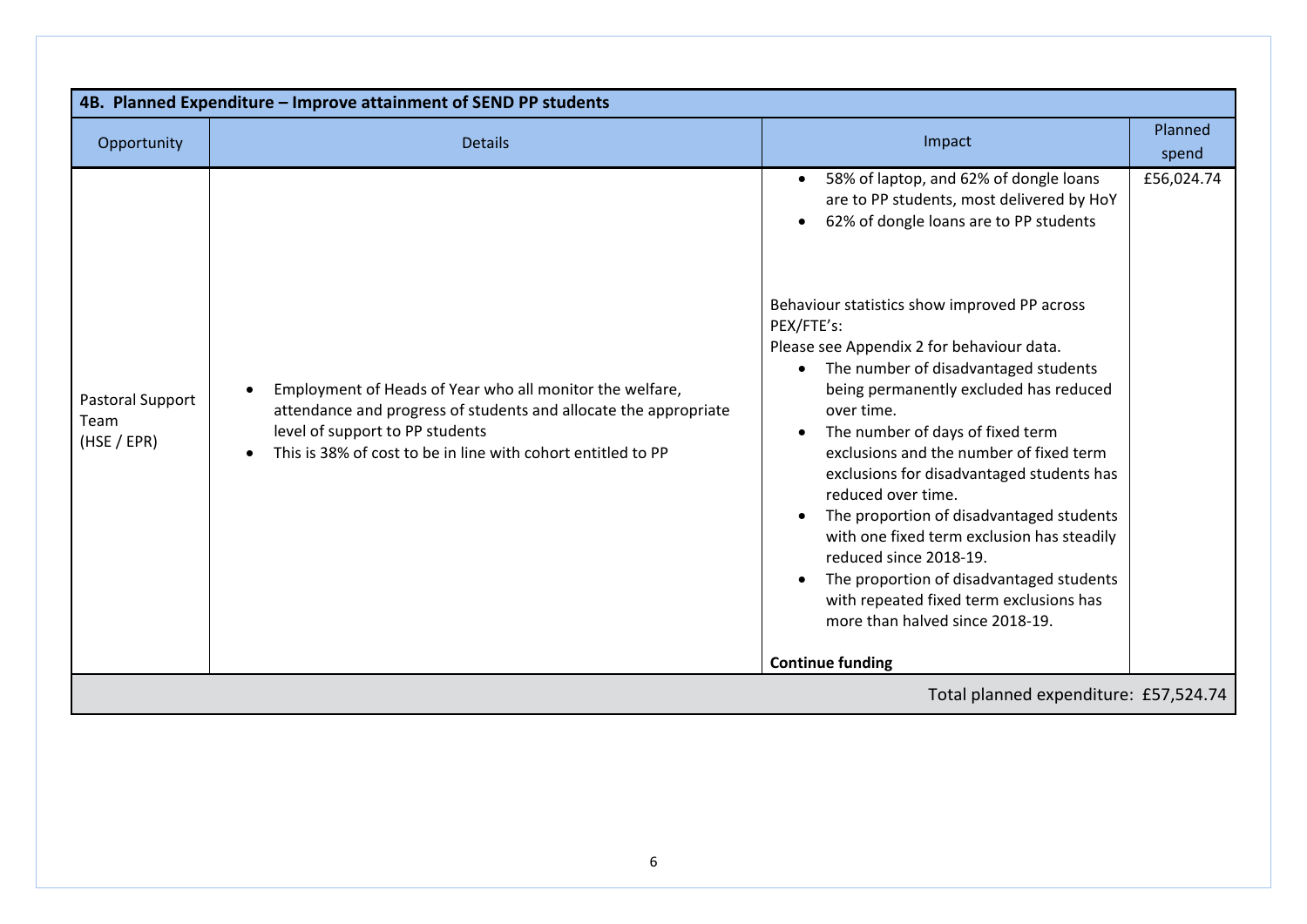## **4C. Planned Expenditure – To improve the representation of PP students in the following areas:**

- **School trips and visits**
- **Student voice**
- **Student leadership**

| Opportunity      | <b>Details</b>                                                                                                                                                                                                     |                         | Impact                                                                                                                                                                            |     |                          |
|------------------|--------------------------------------------------------------------------------------------------------------------------------------------------------------------------------------------------------------------|-------------------------|-----------------------------------------------------------------------------------------------------------------------------------------------------------------------------------|-----|--------------------------|
|                  | A supervised breakfast club provision every morning to allow all students to<br>remove hunger as a barrier to learning. This includes:<br>Cost of supervision every morning $(5 X 1 hour = £2310)$<br>Cost of food |                         | Breakfast club expenditure 337.04<br>Table shows average number of students attending<br>each day and the proportion of those attending<br>who are PP.<br><b>Continue funding</b> |     |                          |
| <b>Breakfast</b> |                                                                                                                                                                                                                    | <b>Month</b>            | Avg PP<br><b>Students</b>                                                                                                                                                         | %PP |                          |
| Club             |                                                                                                                                                                                                                    | Sept                    | 16                                                                                                                                                                                | 35% |                          |
| (RFO)            |                                                                                                                                                                                                                    | Oct                     | 23                                                                                                                                                                                | 50% |                          |
|                  |                                                                                                                                                                                                                    | Nov                     | 29                                                                                                                                                                                | 55% |                          |
|                  |                                                                                                                                                                                                                    | <b>Dec</b>              | 25                                                                                                                                                                                | 56% |                          |
|                  |                                                                                                                                                                                                                    | Jan                     | Remote                                                                                                                                                                            |     |                          |
|                  |                                                                                                                                                                                                                    | Feb                     | Remote                                                                                                                                                                            |     |                          |
|                  |                                                                                                                                                                                                                    | March                   | 25                                                                                                                                                                                | 56% |                          |
|                  |                                                                                                                                                                                                                    | April                   | 22                                                                                                                                                                                | 36% |                          |
|                  |                                                                                                                                                                                                                    | May                     | 28                                                                                                                                                                                | 29% |                          |
|                  |                                                                                                                                                                                                                    | June                    | 33                                                                                                                                                                                | 54% |                          |
|                  |                                                                                                                                                                                                                    | July                    | 25                                                                                                                                                                                | 52% |                          |
| Hardship         | Enhancing curriculum provision which allows PP students to access:<br>Equipment (pens, pencils, rulers, calculators, and planners)                                                                                 |                         | Bus passes provided for 4 students (£344)                                                                                                                                         |     | £36,21604<br>,561<br>.41 |
| Support:         | Shoes                                                                                                                                                                                                              |                         | Uniform provided for 24 students                                                                                                                                                  |     |                          |
| Uniform and      | Uniform                                                                                                                                                                                                            |                         | (E1,030.06)                                                                                                                                                                       |     |                          |
| equipment        | Bus passes                                                                                                                                                                                                         |                         | Equipment (£21,27)                                                                                                                                                                |     |                          |
| (RFO)            | Laptops if no access at home (identified as 5 students from CET survey)                                                                                                                                            |                         | Ed P analysis (£1,422.91)                                                                                                                                                         |     |                          |
|                  |                                                                                                                                                                                                                    | <b>Continue funding</b> |                                                                                                                                                                                   |     | 39.00                    |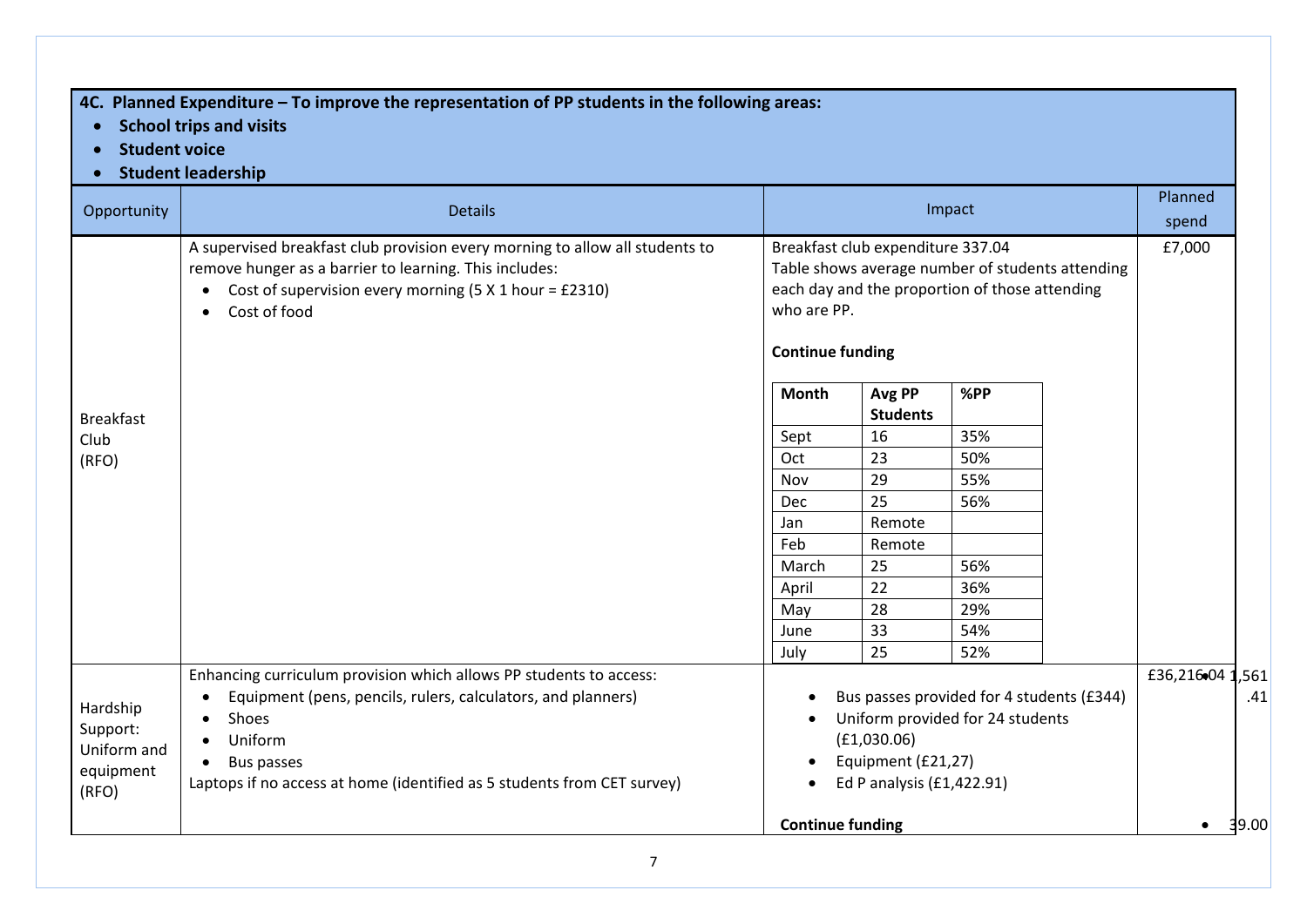## **4C. Planned Expenditure – To improve the representation of PP students in the following areas:**

- **School trips and visits**
- **Student voice**
- **Student leadership**

| Opportunity                                                                                                    | <b>Details</b>                                                                                                                                                                     | Impact                                                                                                                                                                                                                                                                                                                                                                                                                                                              | Planned<br>spend                        |
|----------------------------------------------------------------------------------------------------------------|------------------------------------------------------------------------------------------------------------------------------------------------------------------------------------|---------------------------------------------------------------------------------------------------------------------------------------------------------------------------------------------------------------------------------------------------------------------------------------------------------------------------------------------------------------------------------------------------------------------------------------------------------------------|-----------------------------------------|
|                                                                                                                |                                                                                                                                                                                    |                                                                                                                                                                                                                                                                                                                                                                                                                                                                     | 0.00<br>$\bullet$<br>703.5<br>$\bullet$ |
| Enrichment<br><b>Activities</b><br>(HSE)                                                                       | To enable all activities (including music lessons) to be provided free of charge for<br>PP students                                                                                | For term 1 41 lessons were offered weekly<br>$\bullet$<br>and of those 37% are attended by PP<br>students.                                                                                                                                                                                                                                                                                                                                                          | £12,750                                 |
| Trips and<br>visits<br>(HSE)                                                                                   | Funding for offsite trips and visits                                                                                                                                               | <b>Continue funding</b><br>• Visits allowed from $12^{th}$ May<br><b>Continue funding</b>                                                                                                                                                                                                                                                                                                                                                                           | £15,000                                 |
| Extra<br>provision of<br>afterschool<br>clubs<br>attracting<br>greater than<br>average PP<br>students<br>(HSE) | Increased provision of afterschool activities and clubs to enable students to<br>increase their engagement<br>Cost of equipment<br>$\bullet$<br><b>Staffing costs</b><br>$\bullet$ | 56 afterschool clubs now available<br>compared with 6 last year<br>Priority spaces allocated to PP<br>Overall attendance of afterschool clubs:<br>Year 7 Science Crest award 100% PP<br>Year 7 Violin 100% PP<br>Year 7 Drama 100% PP<br>Year 7 Multisport 50% PP<br>Year 8 Science Crest award 67% PP<br>Year 8 Boys Dance 60% PP<br>Ο<br>Year 8 Band Skills 100% PP<br>Year 8 Girls Dance 42% PP<br>Year 8 Multisport 49% PP<br>Year 9 Multisport % PP<br>$\circ$ | £1000                                   |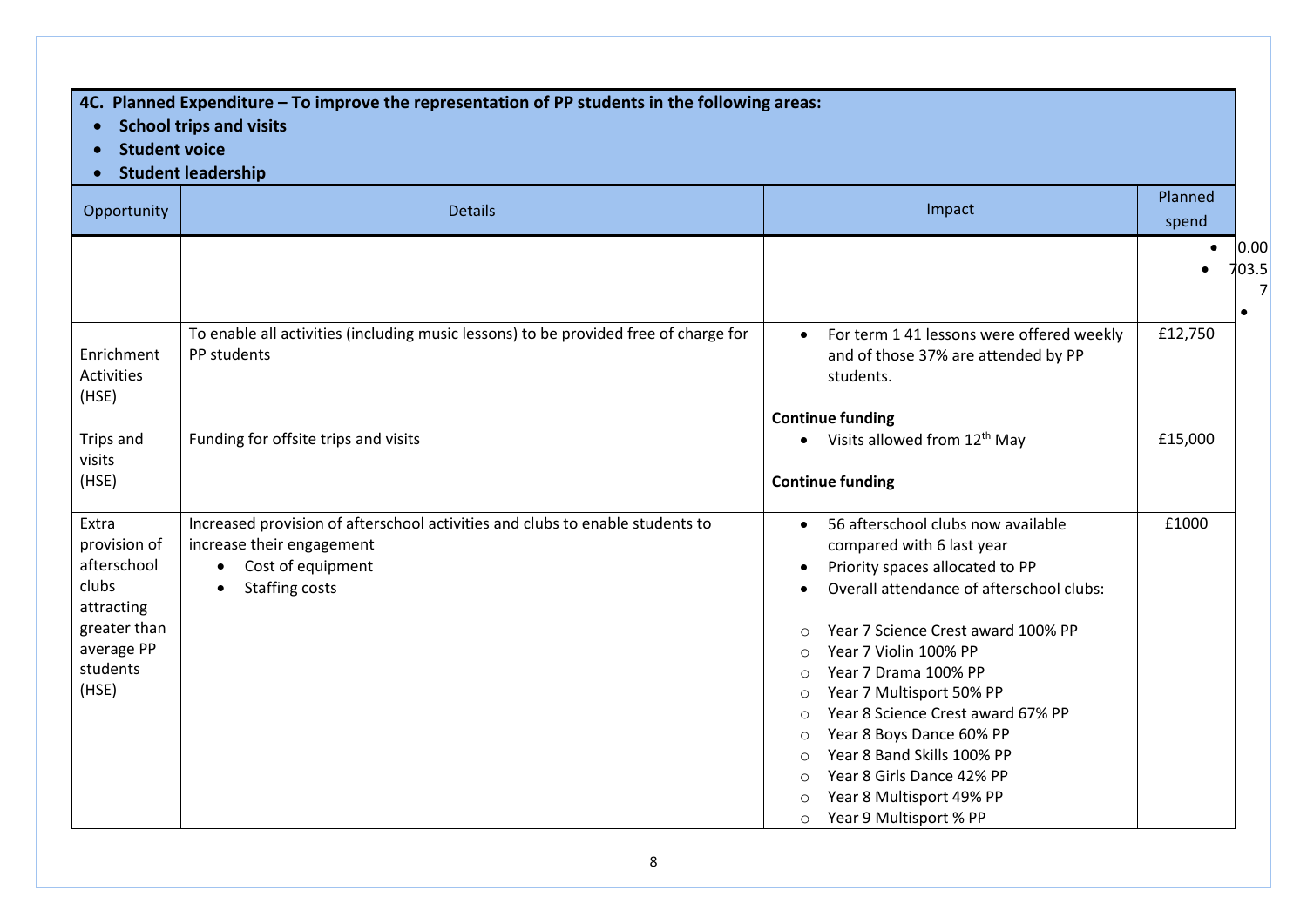**4C. Planned Expenditure – To improve the representation of PP students in the following areas:**

- **School trips and visits**
- **Student voice**
- **Student leadership**

| Opportunity      | <b>Details</b>                                                                                                                                                                                       | Impact                                                                                                                                                                                                                                                                                                                                                             | Planned<br>spend |  |  |
|------------------|------------------------------------------------------------------------------------------------------------------------------------------------------------------------------------------------------|--------------------------------------------------------------------------------------------------------------------------------------------------------------------------------------------------------------------------------------------------------------------------------------------------------------------------------------------------------------------|------------------|--|--|
|                  |                                                                                                                                                                                                      | Year 9 Band skills 60% PP<br>$\circ$<br>Year 9 Dance % PP<br>$\circ$<br>Year 10 English Supp 100% PP<br>$\circ$<br>Year 10 BTEC Sport 31% PP<br>$\circ$<br>Year 11 Engineering 100% PP<br>$\circ$<br>Year 11 T&T Intervention 47% PP<br>$\Omega$<br>Year 11 Health & Social 50% PP<br>$\Omega$<br>Year 11 Game making 40% PP<br>$\circ$<br><b>Continue funding</b> |                  |  |  |
| Rewards<br>(HSE) | PP students to receive rewards in line with non-PP students<br>Cost of certificates<br>Cost of badges<br>Cost of other rewards e.g Pizza party, ice cream van<br>38% of total rewards cost to be met | 36% of student council representatives are<br>$\bullet$<br>PP<br>35.6% of rewards Autumn term winners<br>were PP<br>Student Rewards (attendance) - £494.66 spent so<br>far on attendance postcards and prizes including<br>pizza parties.<br><b>Continue funding</b>                                                                                               | £2000            |  |  |
|                  | Total planned expenditure: £73,966.04                                                                                                                                                                |                                                                                                                                                                                                                                                                                                                                                                    |                  |  |  |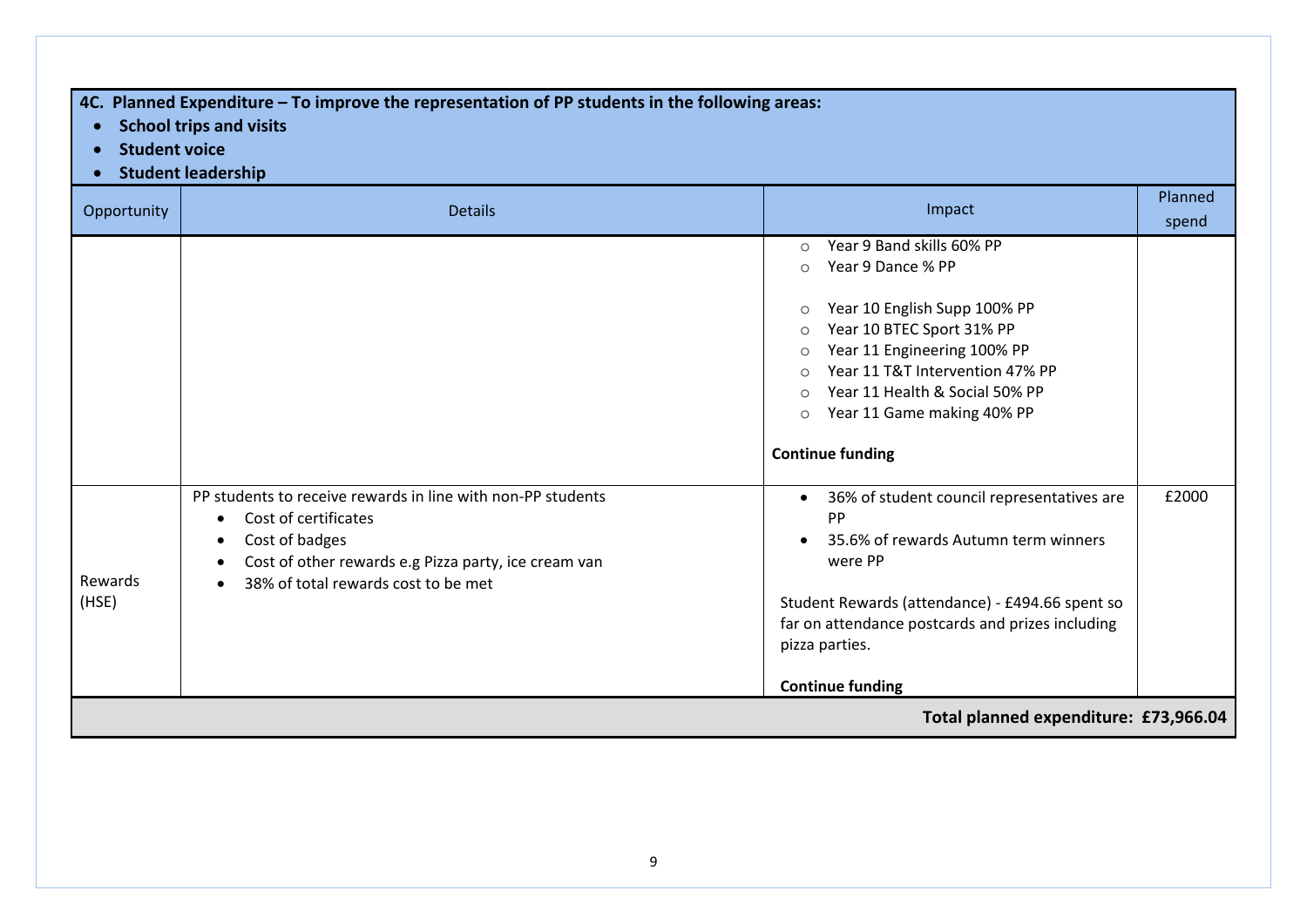| 5D. Planned Expenditure - To continue to improve the attendance and reduce PA of PP students |                                                                                                                                                                                                                                           |                                            |                                      |                                                  |                                      |                               |                         |  |  |
|----------------------------------------------------------------------------------------------|-------------------------------------------------------------------------------------------------------------------------------------------------------------------------------------------------------------------------------------------|--------------------------------------------|--------------------------------------|--------------------------------------------------|--------------------------------------|-------------------------------|-------------------------|--|--|
| <b>Opportunity</b>                                                                           | <b>Details</b>                                                                                                                                                                                                                            | Impact                                     |                                      |                                                  |                                      |                               | <b>Planned</b><br>spend |  |  |
| Use of an<br>effective<br>Attendance<br><b>Team</b><br>(HSE)                                 | Employment of the Attendance Team who monitors the<br>welfare and attendance of students and allocates the<br>appropriate level of support to PP students to attend extra<br>lessons. This includes:<br>1 x Attendance Admin<br>$\bullet$ | <b>Student</b><br><b>Attendance</b><br>(%) | <b>Autumn 2</b><br>$Sep19-$<br>Dec19 | <b>Autumn 2</b><br>$Sep20-$<br>Dec <sub>20</sub> | <b>Spring 1</b><br>$Sep19-$<br>Feb20 | Spring 1<br>$Sep20-$<br>Feb21 | £16,294.11              |  |  |
|                                                                                              | 1 x Attendance and Welfare Officer<br>$\bullet$                                                                                                                                                                                           | <b>Year 7-11 (All)</b>                     | 93.00                                | 93.20                                            | 92.41                                | 92.56                         |                         |  |  |
|                                                                                              | Cost of attendance rewards throughout the year<br>$\bullet$                                                                                                                                                                               | Year 7                                     | 94.13                                | 96.79                                            | 93.95                                | 96.10                         |                         |  |  |
|                                                                                              | This is 38.05% of cost to be in line with cohort entitled to PP                                                                                                                                                                           | Year <sub>8</sub>                          | 94.56                                | 92.59                                            | 94.16                                | 92.67                         |                         |  |  |
|                                                                                              | (15,152.61- staff, £1,141.50-rewards)                                                                                                                                                                                                     | Year 9                                     | 92.20                                | 93.60                                            | 91.58                                | 92.43                         |                         |  |  |
|                                                                                              |                                                                                                                                                                                                                                           | Year 10                                    | 90.87                                | 91.76                                            | 90.17                                | 90.85                         |                         |  |  |
|                                                                                              |                                                                                                                                                                                                                                           | Year 11                                    | 92.28                                | 90.53                                            | 91.10                                | 89.85                         |                         |  |  |
|                                                                                              |                                                                                                                                                                                                                                           | <b>PP</b>                                  | 90.12                                | 90.23                                            | 89.65                                | 89.22                         |                         |  |  |
|                                                                                              |                                                                                                                                                                                                                                           | <b>SEND</b>                                | 89.71                                | 91.27                                            | 88.94                                | 88.68                         |                         |  |  |
|                                                                                              |                                                                                                                                                                                                                                           | <b>CLA</b>                                 | 73.26                                | 97.50                                            | 72.73                                | 74.35                         |                         |  |  |
|                                                                                              |                                                                                                                                                                                                                                           | <b>EAL</b>                                 | 95.36                                | 94.22                                            | 94.80                                | 93.00                         |                         |  |  |
|                                                                                              |                                                                                                                                                                                                                                           | <b>Male</b>                                | 93.72                                | 93.46                                            | 93.05                                | 92.71                         |                         |  |  |
|                                                                                              |                                                                                                                                                                                                                                           | Female                                     | 92.33                                | 92.97                                            | 91.82                                | 92.42                         |                         |  |  |
| Total planned expenditure: £16,294.11                                                        |                                                                                                                                                                                                                                           |                                            |                                      |                                                  |                                      |                               |                         |  |  |